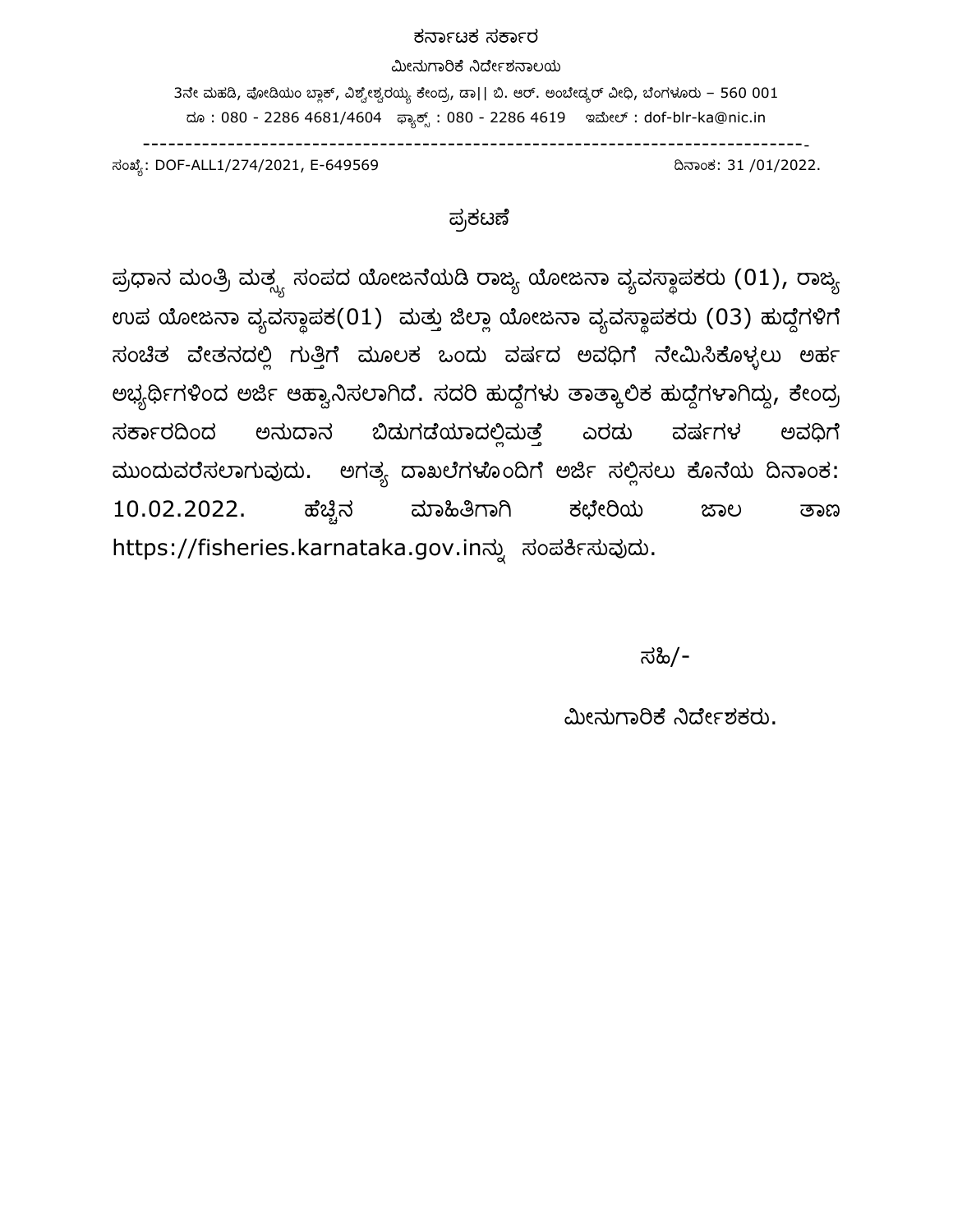ಕರ್ನಾಟಕ ಸರ್ನಾರ

## ಮೀನುಗನರಿರ್ೆ ನಿರೆೀಾಶರ್ನಲಯ

3ನೇ ಮಹಡಿ, ಪೋಡಿಯಂ ಬ್ಲಾಕ್, ವಿಶ್ವೇಶ್ವರಯ್ಯ ಕೇಂದ್ರ, ಡಾ|| ಬಿ. ಆರ್. ಅಂಬೇಡ್ಕರ್ ವೀಧಿ, ಬೆಂಗಳೂರು – 560 001 ದೂ: 080 - 2286 4681/4604 ಫ್ಯಾಕ್ಸ್ : 080 - 2286 4619 ಇಮೇಲ್ : dof-blr-ka@nic.in ------------------------------------------------------------------------------ ಸಂಖ್ೆಯ: DOF-ALL1/274/2021, E-649569 ದಿರ್ನಂಕ: 31/01/2022

# Notification.

Applications are invited for the post of State Project Manager (01) , Deputy State Project Manager(01) and District Project Manager (03) posts for purely on contract and consolidated pay basis for a period of one year under PMMSY. This may be further extended for another 2 years subject to availability of funds. Last date for submission of application along with documents is 10.02.2022 . For further details visit office Website:http://fisheries.karnataka.gov.in .

<u>Sd-Barrel and Sdeutsche Sdeutsche Sdeutsche Sdeutsche Sdeutsche Sdeutsche Sdeutsche Sdeutsche Sdeutsche Sdeutsche Sdeutsche Sdeutsche Sdeutsche Sdeutsche Sdeutsche Sdeutsche Sdeutsche Sdeutsche Sdeutsche Sdeutsche Sdeutsc</u> Director of Fisheries.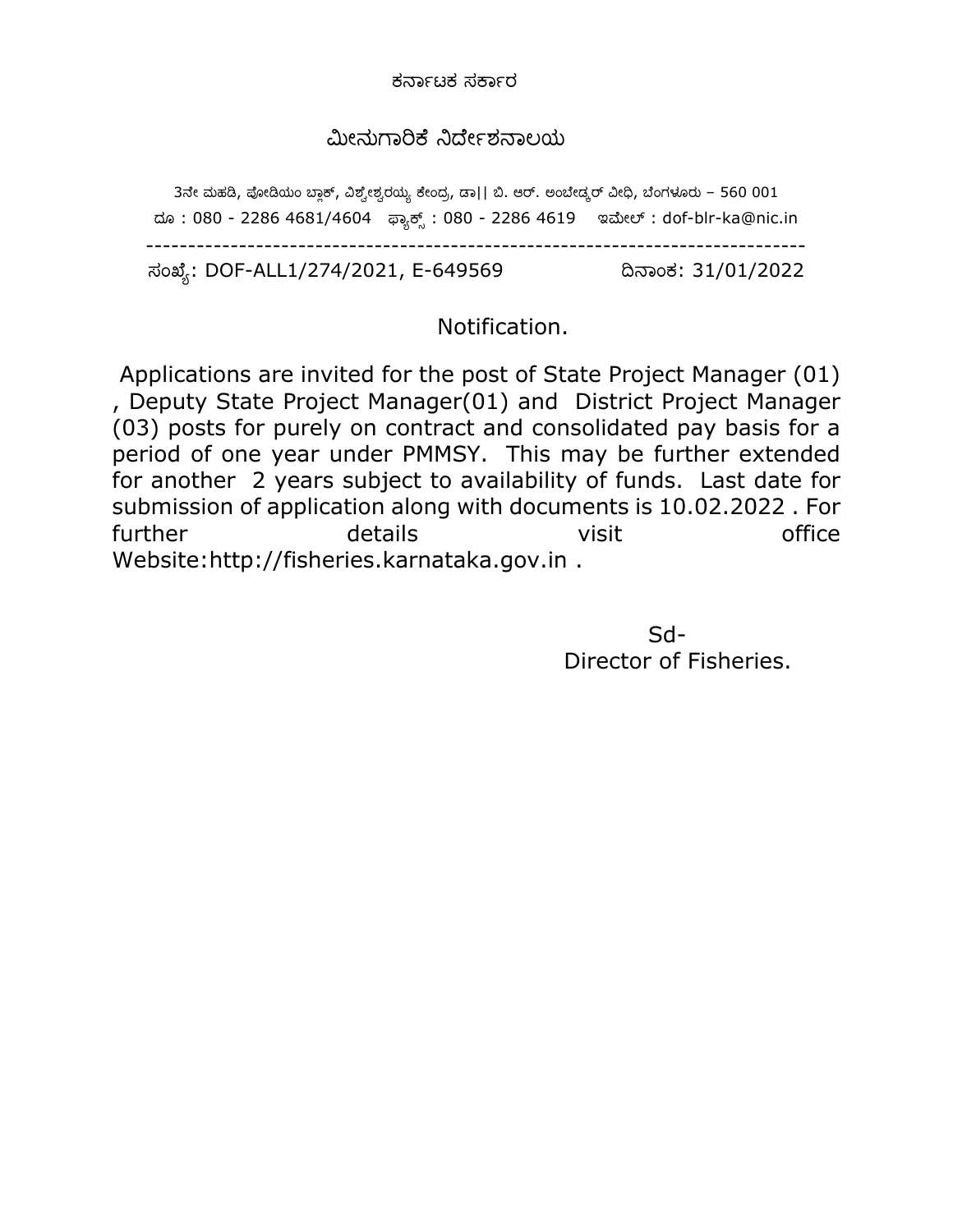### **State Programme Unit:**

## **Details of posts:**

### **1) State Programme Manager**

No of post :1 (one)

Consolidated pay: Rs. 70,000/- per month (Rs Seventy Thousand only)

Qualification: **Essential:** Masters in Fisheries Science/M.Sc. in Zoology/M.Sc in Marine Science/M.Sc in Marine Biology/Masters in Fisheries Economics/Industrial fisheries /Fisheries Business Management.

**Desirable:** (i) Doctorate in the above disciplines. (ii) A degree in Management. Preference will be given for Agri Business Management (i) Knowledge of Information Technology (IT)/Computer Applications

**Experience:** a) Minimum 7 years domain experience in any area of Fisheries and Aquaculture in respect of State Program Manager. b) Minimum 5 years domain experience in any area of Fisheries and Aquaculture in respect of Deputy State Program manager.

**Age**: Not more than 45 years

## **2) Deputy State Programme Manager**

No of post :01 (one)

Consolidated pay: Rs. 55000/- per month

Qualification: **Desirable:** (i) Doctorate in the above disciplines. (ii) A degree in Management. Preference will be given for Agri Business Management (i) Knowledge of Information Technology (IT)/Computer Applications

**Experience:** a) Minimum 7 years domain experience in any area of Fisheries and Aquaculture in respect of State Program Manager. b) Minimum 5 years domain experience in any area of Fisheries and Aquaculture in respect of Deputy State Program manager.

**Age**: Not more than 45 years

**District Programme Unit:**

**Details of posts:**

#### **1)Deputy programme Manager:**

**No of post** :3 (Three)